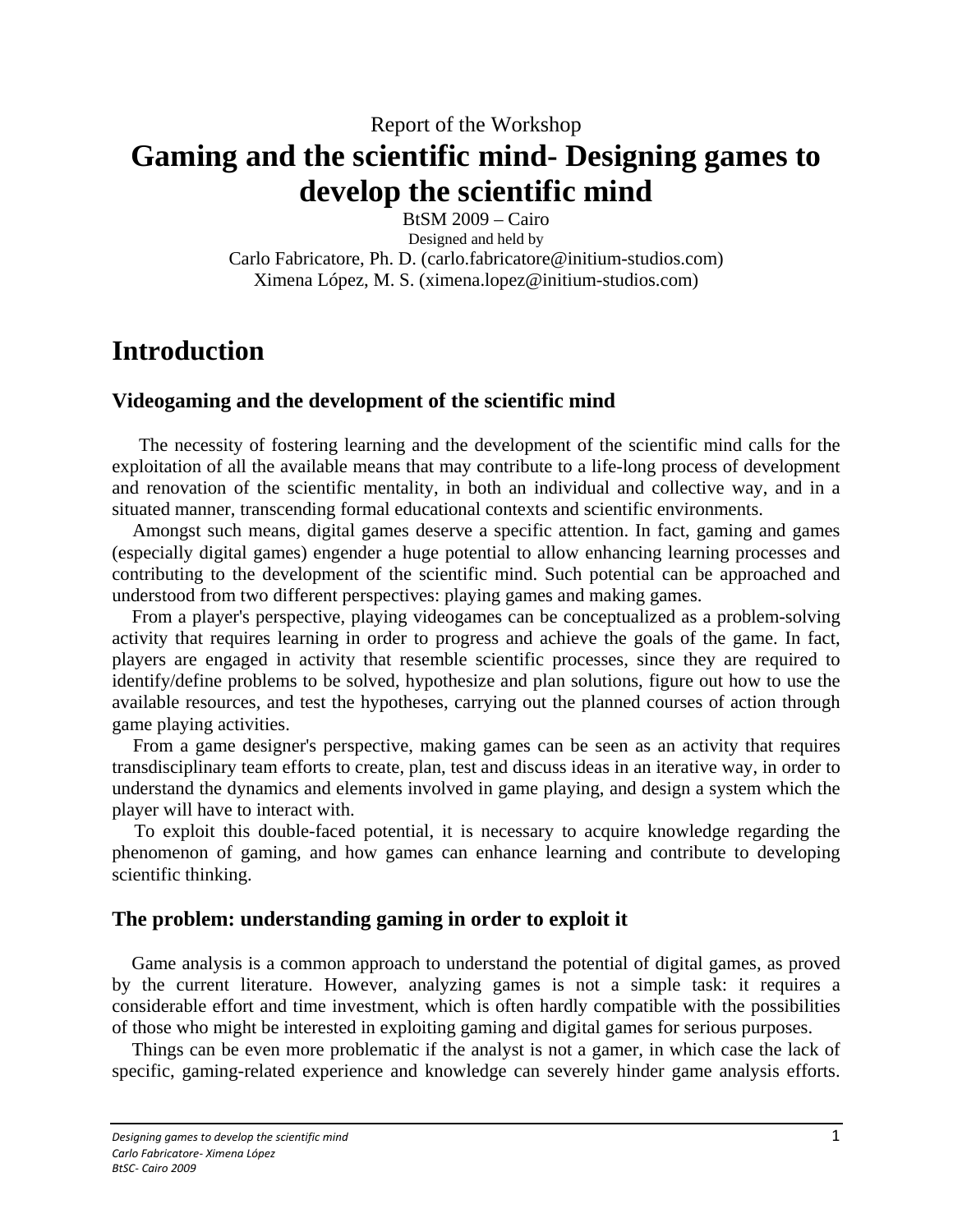Hence, it is necessary to ensure that game analysis activities are supported by a proper minimum background of gaming-related knowledge. How can this knowledge be acquired, if not through traditional training?

## **Understanding the potential of gaming through game design**

 Understanding the basics of game design can be a good way of efficiently acquiring knowledge essential to tackling game analysis efforts without being a game expert (like gamers, game designers/developers or game researchers). Games are systems, which can be determined or complex, depending on the specific game contents, rules and toys (game mechanics) that are part of the game, and on the number and roles of the players that participate in the ludic activities. Hence, designing a game means designing a system, and system design skills are certainly not prerogative of game experts. Furthermore, we believe that even a basic knowledge of game design can provide good bases to:

- Analyze and understand specific games.
- Understand how specific products can be exploited with "serious", learning-related purposes.
- Speculate about what to look for in digital games, possibly contributing to the design of new games, interacting with field experts.
- Understanding how the very same process of game design is a learning process that must be tackled with a scientific mindset, and can therefore be used to engage other learners and generate relevant learning achievements.

 All this motivated us to hold at the BtSM 2009 "**Gaming and the scientific mind - Designing games to develop the scientific mind**"**,** a game design workshop specifically crafted for non field experts. This paper reports on the goals and organization of the workshop, and discusses the most relevant aspects of the experience, analyzed through direct observation of the session, and through comments and remarks offered by the participants.

# **The workshop**

## **Objectives**

 The workshop was aimed at involving people with little or no gaming-related expertise in a game design experience, in order to allow them to enhance their understanding of gaming and game design activities, and their connection with learning processes and the development of scientific thinking.

 Hence, the workshop was articulated in two parts. The first part was shaped as a seminar, aimed at illustrating to the participants the foundations of game design. The second part was a structured collaborative group work, aimed at involving the participants in a hands-on game design process, to allow them enhancing their knowledge and understanding through concrete game design practice.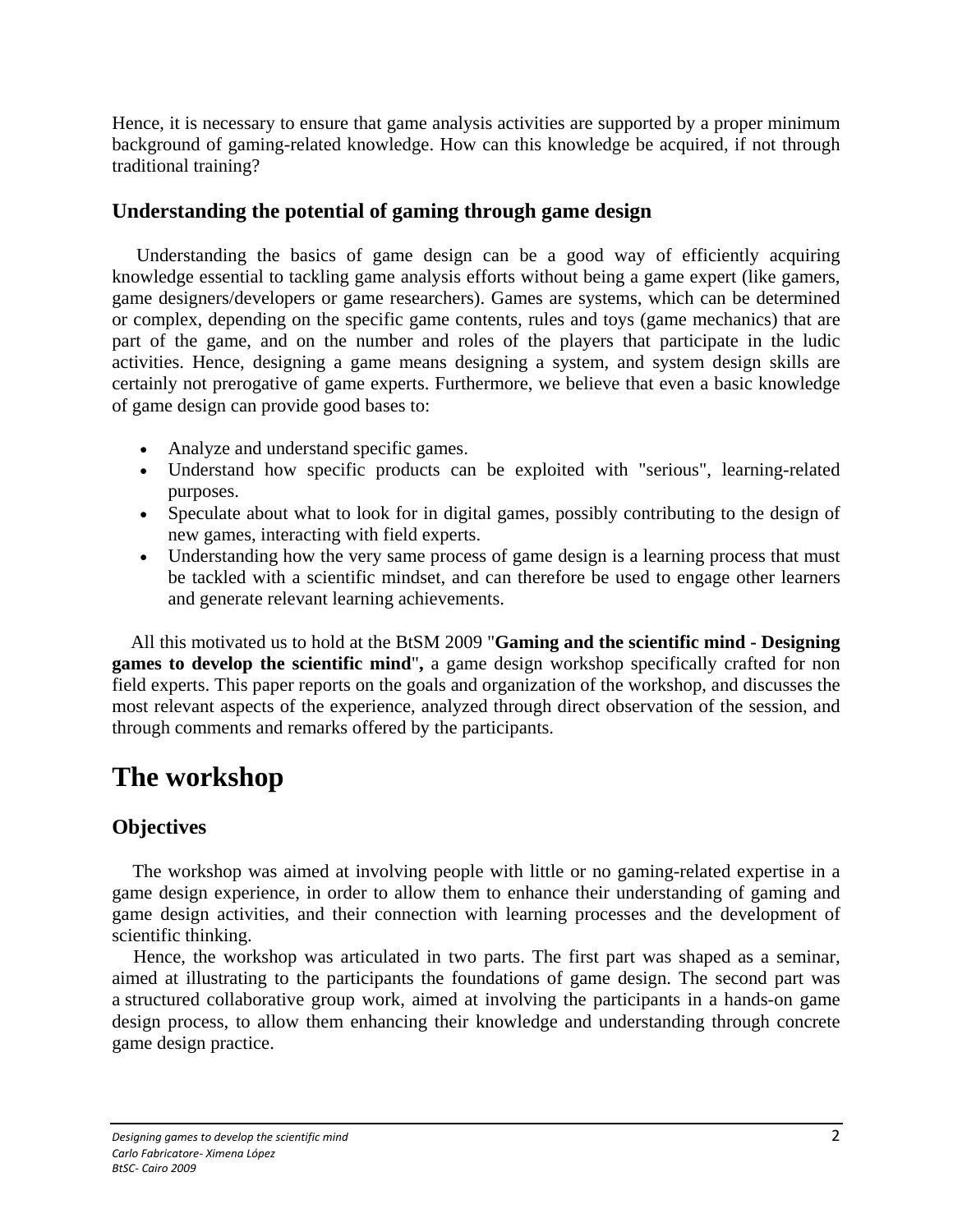### **Organization of the workshop**

#### **Initial instruction of the participants: the foundations of game design**

 The activities of the workshop were preceded by a seminar on game design. The seminar dealt with fundamental principles that must be followed in order to provide to players challenging and rewarding experiences, allowing them to develop a sense of mastership on the virtual world in which the game is set.

 Hence, the session was initially focused on analyzing the cornerstones of quality in game design: the context of the game, mostly defined by the game's setting and storyline; the goals of the game; the gameplay, i.e., the activities that must be engaged in, in order achieve the goals; and the playability of the game, i.e., how well the game allows players to understand what must be done, and how and when to do it. The analysis stressed the primary importance of designing the gameplay and the tools that the player can use in order to carry out the gameplay activities: the toys of the game, also known as game mechanics.

 The session was then focused on the examination of several commercial products, in order to exemplify the application of the analyzed design principles in simple but yet very successful games.

 In conclusion, a schematic view of the game design process was proposed to the participants, in order to provide them with some kind of guidance for the activities that they had to undertake.

#### **Goal and organization of the group work**

 The goal of the game design group work was to create a new game starting from two preexisting games, combining and modifying their game mechanics, gameplay activities and related rules, and/or creating entirely new ones. No constraints were imposed as to whether the games had to be digital or analog.

 In order to achieve such goal, the participants chose to work in a single group. Hence, the game design activities were carried out in a fully collaborative and incremental way, starting from an initial proposal and building onto it, through a series of iterations focused on gameplay activities, game mechanics and rules. Each iteration was based on specific contributions proposed by some of the participants, which triggered a debate eventually leading to the acceptance, rejection or modification of the contribution.

 Participants could rely on the support of game design and instructional design experts, who acted as facilitators, providing expert opinions and "scaffolds" useful for the progress of the activity, and to enhance the efficiency of the collaborative work.

 Besides acting as facilitators, the experts monitored the activities to assess emerging outcomes not explicitly addressed/provided by the participants.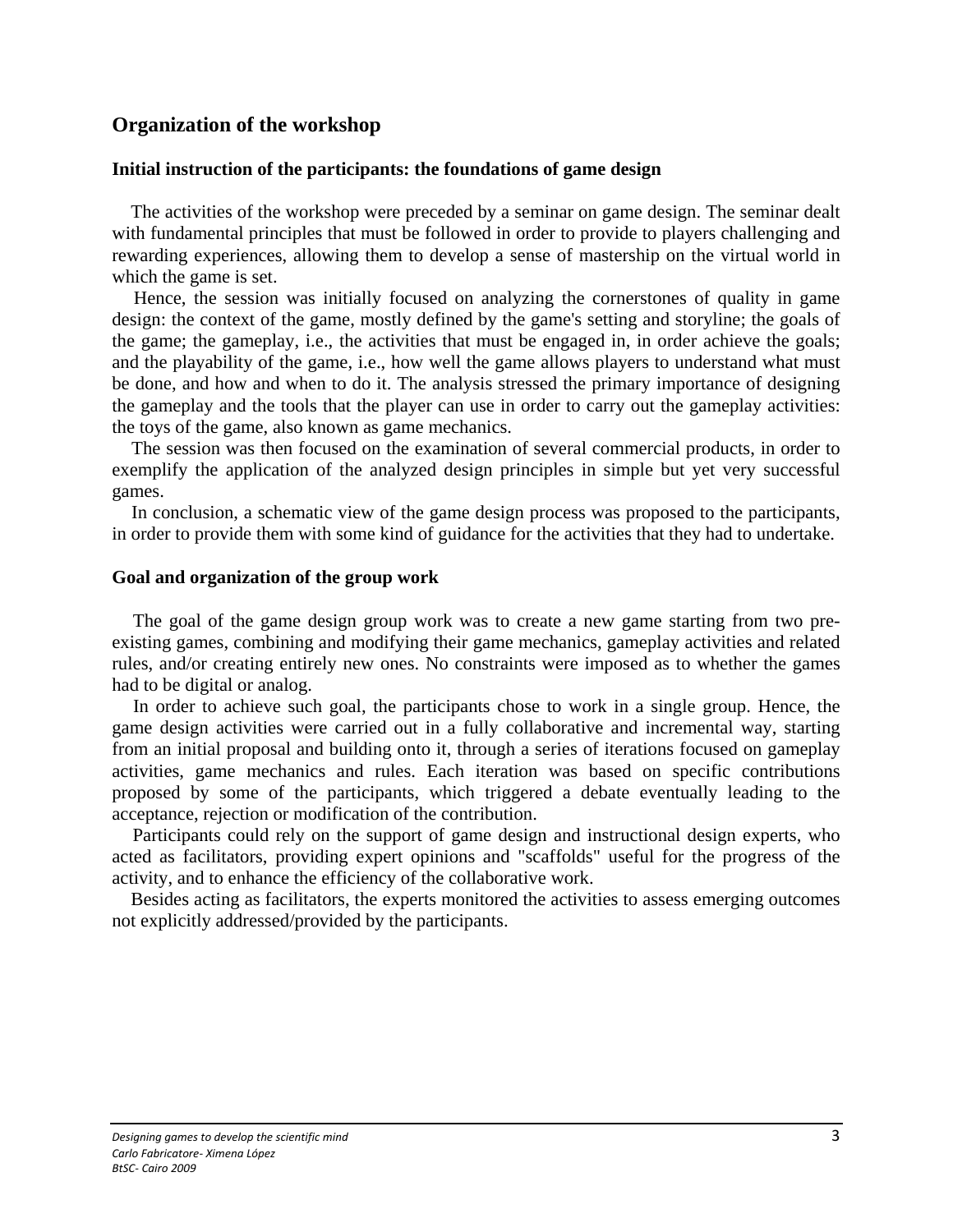### **Dynamics of the activity**

#### **Group work setup**

 The day before the workshop, participants were required to identify simple games, based on a maximum of five rules, in order to contribute to the workshop. No details were provided as to what would be the purpose of their proposals, and no constraints were imposed as to whether the games should be analog or digital.

#### **Formalization of the group work goal**

 During the workshop, after the seminar session, the participants contributed their game proposals, and they were explained that the goal of the game design group work was creating a hybrid game, based on the game mechanics and gameplay activities of two of the proposals. No constraints were imposed as to whether the game to be designed should be analog or digital.

 One of the participants proposed the activity of "crossing the street" as if it was a proper game. Much to the surprise of other participants, the facilitators remarked that the activity proposed had indeed the nature of a game, so much that it was the basis for the design of a very successful videogame of the past: *Frogger*<sup>TM<sup>1</sup>...</sup>

 As a challenge to the audience, the facilitators proposed that the group work goal be to hybridize *Frogger™* with the popular *Checkers* game, which triggered reactions of perplexity from some of the participants. Support was provided by the facilitators in order to illustrate how, if the focus of the design process was set on gameplay, game mechanics and related rules, even such diverse games had affinities that could make the hybridization process possible. The proposal was eventually accepted, and the group work goal was set.

#### **Formulation of the base proposal**

 The group work began with the proposal of a base idea for the final game. After a brief initial reflection, the first proposal came from the participant who proposed the "crossing the street" activity, and was fairly well articulated, in terms of gameplay activities, mechanics and rules.

 The essence of this proposal relied on *Checkers* as the main game to modify, and considered *Frogger™* as the game to take ideas from. The key idea was modifying the original *Checkers* game to enhance the checkboard mechanics, endowing its rows with movement to interfere with players' progress (thus taking inspiration from the mechanics of the cars in *Frogger™*). The proposal "broke the ice", triggering other participants' comments and reflection, although, at first, the proposal was neither explicitly accepted nor rejected.

 At this point, facilitation was provided in order to give an implicit "thumbs up" to the proposal, explaining why the idea was an effective hybrid of *Checkers* and *Frogger™*. This was done analyzing the proposed system based on the concepts discussed during the initial game

<sup>1</sup> *Frogger*™ requires the player to control little frogs in order to bring them home safely. To achieve such goals, the frogs must cross dangerous areas, such as swamps and streets. In the case of the streets, the frogs must cross jumping from the top of one vehicle to another, avoiding being hit by vehicles in case they fell on the street.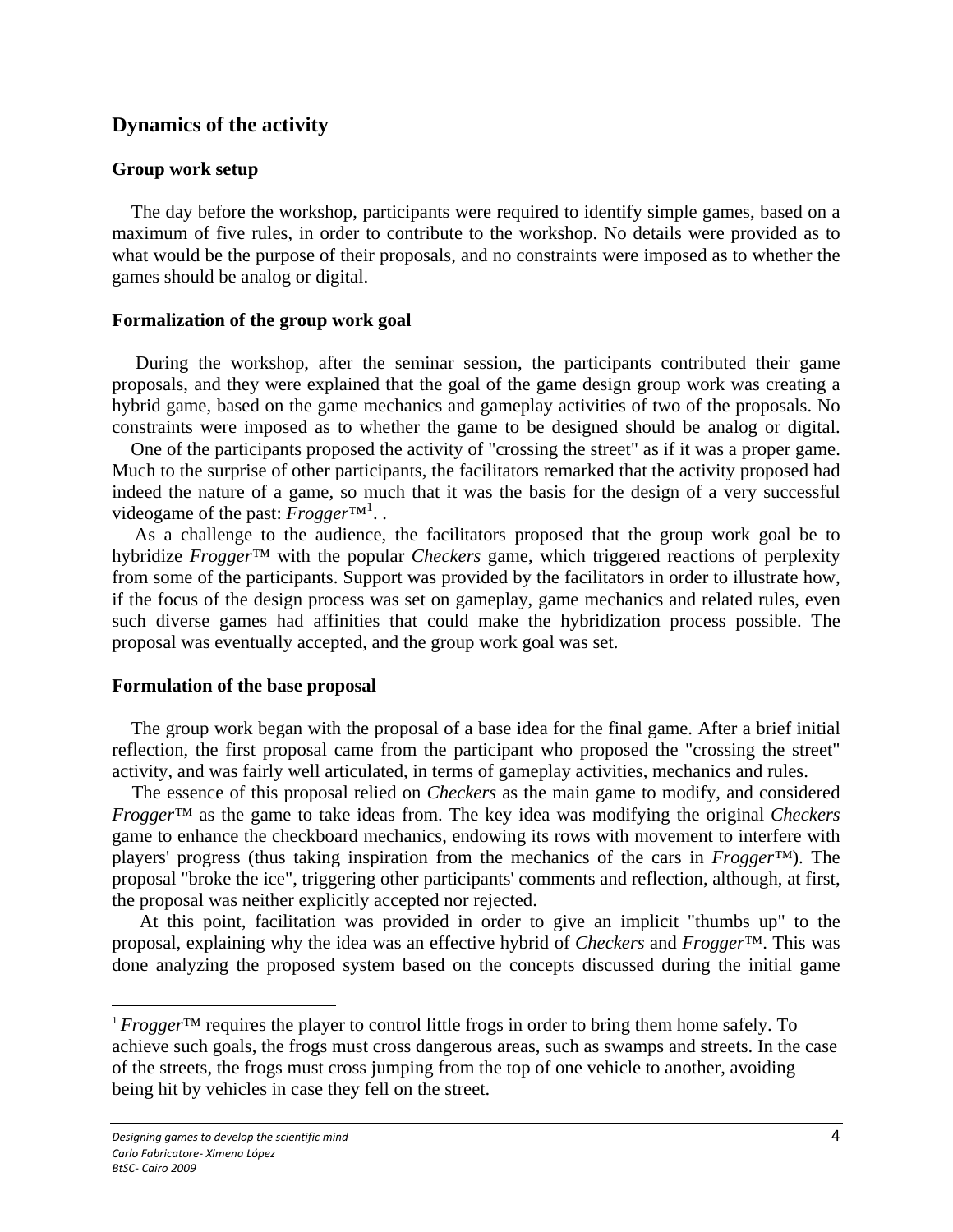design seminar. The facilitation also made participants understand that they could indeed perform similar analyses, even without being gamers or field experts. Hence, most participants "jumped on the wagon", overcoming an initial "game design shyness". This marked the beginning of a true collaborative activity, and the initial proposal was implicitly accepted as the base proposal to work onto.

#### **Group work startup: collaborative analysis of the base proposal**

 After the intervention of the facilitators, the participants began analyzing and discussing the base proposal. No alternative designs where proposed, and the discussion was initially focused on the chessboard mechanics. Participants analyzed how it could affect the gameplay and the gaming experience, testing it and assessing its complexity, playability and how challenging it would be for the player.

 Once this analysis was completed, participants started an incremental and iterative design process to enhance the base proposal. They focused mainly on how the chessboard mechanics could be further enhanced to improve players' experiences in term of challenge, reward and mastership. Facilitation was provided to allow participants to think, analyze and evaluate the gaming system as if they had to play the game, and to properly apply basic game design principles.

### **Incremental collaborative game design process**

 The game design process saw an increasingly proactive involvement of all the participants, who engaged in the activity with a high level of motivation, as if designing a game was a game itself. The process was quite well structured, and organized in iterations which produced incremental tuning and evolution of the game design.

 Each iteration was triggered by a specific new proposal, or critical analysis of something that had been proposed but was considered unacceptable (possibly after an idea was tested). In spite of the variety of issues dealt with, and the lack of gaming-related expertise, group members usually came up with contributions totally compatible with the evolving base game proposal, thus contributing to a truly constructive and collaborative process.

 Analyses and proposals normally stemmed from assessments and reasoning regarding the challenges tackled by the player, and the skills required to play the game. This lead to designing features that were more and more demanding and sophisticated, requiring to players analytical and planning skills.

 Facilitation was generally aimed at focusing participants' attention on specific topics that emerged from the group work, triggering constructive discussions and leaving to the participants the responsibility of drawing their own conclusions and making decisions as a team. More specifically, facilitation was required to keep the focus of the discussions set on one issue per iteration, and make sure that iterations led to concrete decisions and evolutions of the game design. Furthermore, facilitation helped in making sure that the increasing sophistication of the design did not translate into excessive complexity, potentially leading to players' frustration.

 Due to time constraints, the iterative process did not lead to the completion of the game design. However, the facilitators deemed the partial results to be interesting and polished enough to be tested with real players.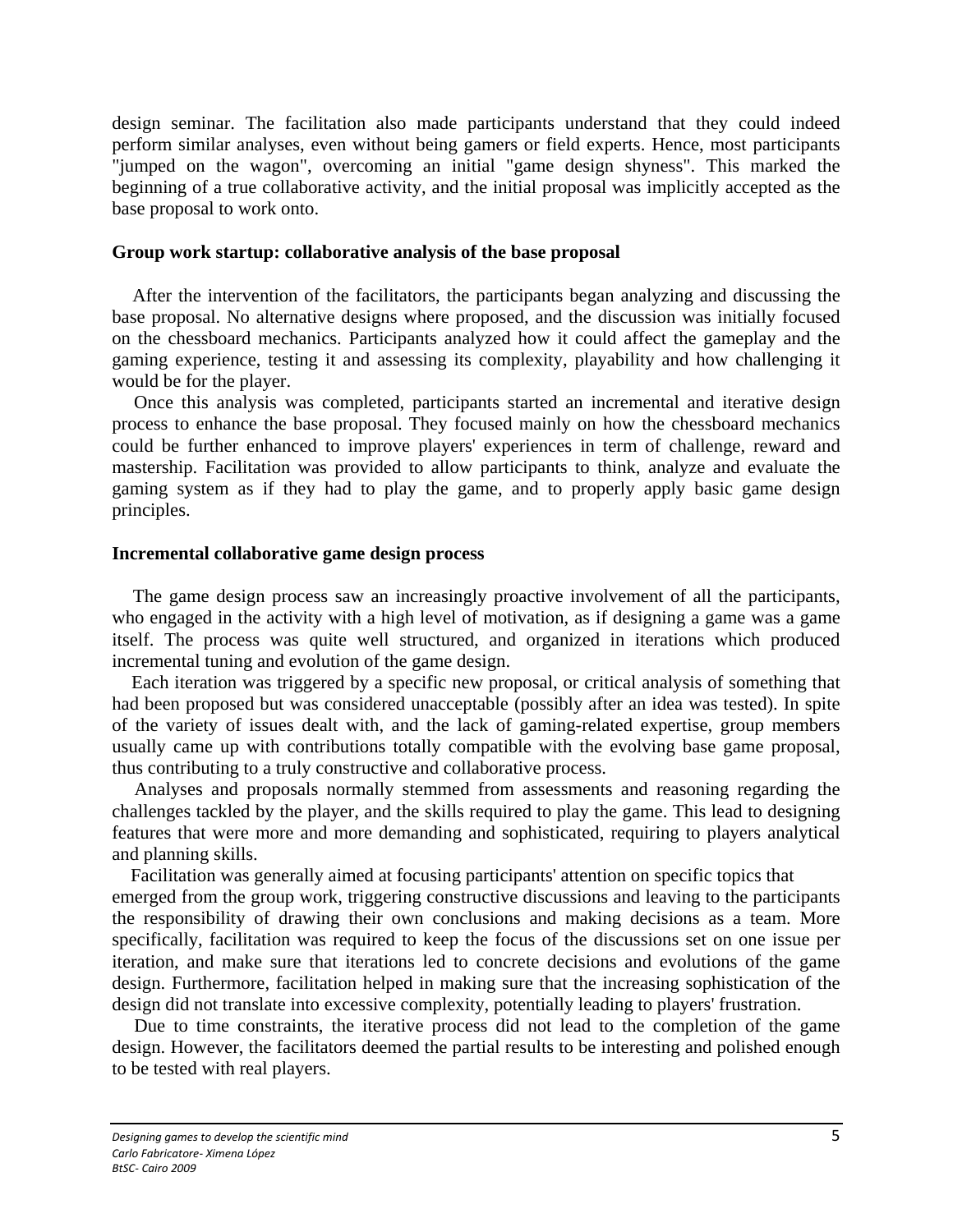# **Discussion**

## **The process of game design**

 The participants of the workshop showed high levels of motivation and engagement during the game design process, regardless of personal backgrounds, age and expertise. Even if not all of them participated in the same way, and some of them were shyer than others in presenting their ideas, there was a general atmosphere of active participation and involvement.

 After the game design session, some participants expressed that they felt "closer" to digital games. This is possibly a consequence of understanding better what games are. In fact, game design processes require designers to comprehend games from both a functional and structural point of view, embracing a systemic analytical approach. Hence, understanding that games are indeed systems can allow non-experts to see games as something that can be dealt with, regardless of the lack of specific, gaming-related expertise. Through the workshop, participants could also experience the importance of collaboration when creating a game. Emergent ideas were constructively received and analyzed by the members of the workgroup, generating a propitious climate for open discussion and debate. Thus, participants had the opportunity to understand the potential that designing games has for the development of the scientific mind by collaboratively constructing knowledge, challenging others' ideas, and establishing shared procedures and practices.

 In addition, participants could appreciate the iterative nature of the game design process. During the group work, as new ideas and problems were presented and discussed, new solutions emerged and more new ideas arose, leading to a chain of design iterations. This iterative dynamics has been described by the literature as lying at the heart of any game design activity. Furthermore, such dynamics is one of the main sources of creativity in the design process, since the circular and ongoing flow of ideas gives birth to a creative cycle which emphasizes a permanent activity of identification of problems, and formulation, implementation and testing of solutions.

 The nature of the iterative design process is strongly related to the role that digital games can play to foster the development of the scientific mind. At the end of the workshop, facilitators analyzed the activity with the participants, evidencing that they had engaged in discussions that had, in general, the following structure: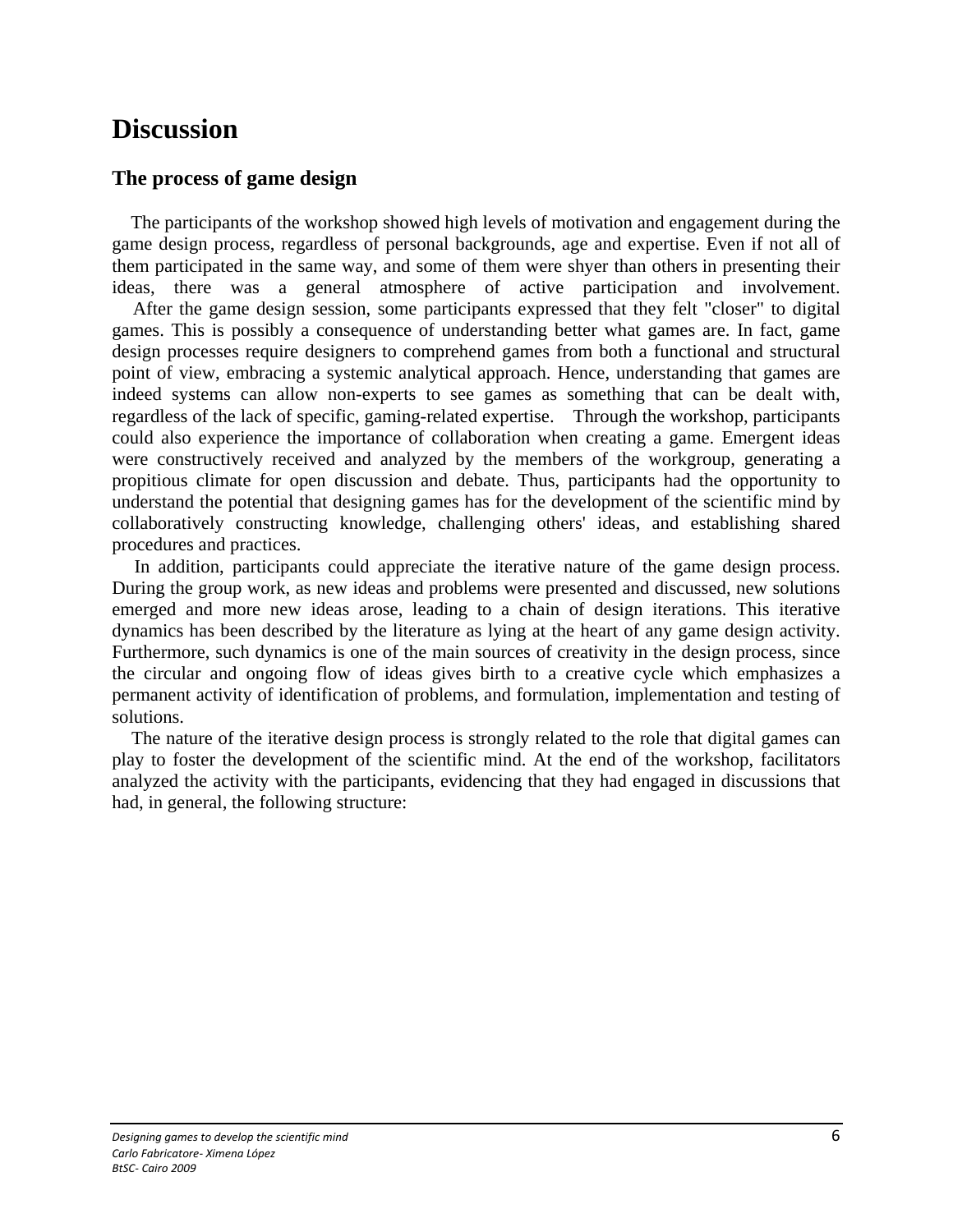

 In sum, participants could experience directly what type of processes take place during the game design activity and how they resemble proper scientific processes. Therefore, it was evident to participants that the learning potential of games is not limited to playing games, but also encompasses benefits deriving from the game design process. Consequently, participants could see that it is feasible to use game design activities to enhance learning, and that this is not circumscribed to digital games, but is proper of any game design process.

 Nonetheless, to ensure that the game design activity generates the desired learning outcomes, it is important to rely on the guidance and facilitation of experts in the field of game research and development.

### **The potential of gaming**

 Through designing a game, workshop participants had the opportunity to approach and understand games from a new perspective. Being responsible for designing an experience that players should engage in, they were forced to put themselves in players' shoes. In doing so, they could understand more concretely the cognitive processes that players undergo while playing a game, and what "playability", "challenge", "reward" and "mastership" actually mean to players.

Thus, participants could better envision the potential that game playing can offer to develop